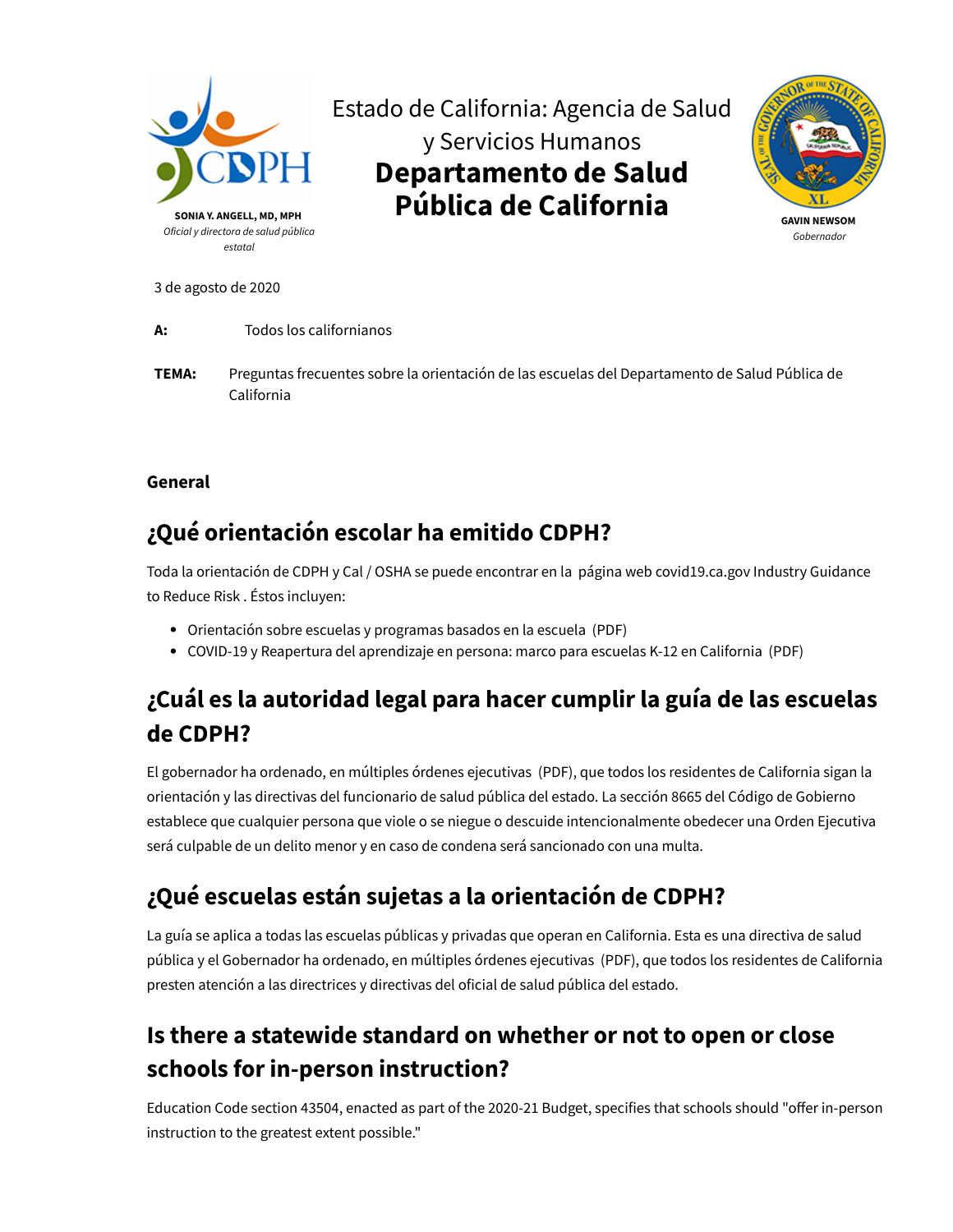The [Framework for K-12 Schools in California](https://www.cdph.ca.gov/Programs/CID/DCDC/CDPH%20Document%20Library/COVID-19/Schools%20Reopening%20Recommendations.pdf) (PDF) outlines standards for when schools should open and close for in-person instruction. Within those standards, local public health and school officials should collaborate to make decisions tailored to the circumstances and needs of the community.

If the local health jurisdiction has been on the county monitoring list within the prior 14 days, the school must conduct distance learning only, until their local health jurisdiction has been off the monitoring list for at least 14 days. The framework authorized local health officers to grant a waiver of this criteria, in order for elementary schools to open for in-person instruction under specified conditions. Further details about the waiver process are available in the *COVID-19 and Reopening In-Person Learning Elementary Education Waiver Process* document.

# **What if the school is in a local health jurisdiction that is not the county?**

School districts in local health jurisdictions that are cities are considered to be included as part of the county if the county is on the monitoring list.

# **Will teachers, support staff, and administrators be able to return to work physically without students on site while counties are on the monitoring list?**

Yes, provided that adults on site engage in physical distancing and wear face coverings. School administrators should also consider precautions outlined in the guidance on office workspaces (PDF).

## **Do** local health officers have to approve modes of instructional **learning employed by schools or school districts?**

No. Schools are not required to seek or receive approval from a state or local public health officer prior to adopting particular instructional models. However, schools and school districts should work closely with local public health officers to ensure that in-person instruction is conducted in a safe manner consistent with state and local public health guidance.

## **How should conflicting or inconsistent guidance between federal, state, and local authorities be addressed?**

Governmental and non-governmental entities at all levels have issued guidance relating to the safe reopening of schools for in-person instruction. Under the operative [executive orders](https://www.gov.ca.gov/wp-content/uploads/2020/03/3.19.20-attested-EO-N-33-20-COVID-19-HEALTH-ORDER.pdf) (PDF) and 2020-21 Budget Act, schools must comply with orders and guidance issued by the California Department of Public Health and relevant local public health departments. Schools may comply with guidance from other federal, state, local, and non-governmental sources, to the extent those guidelines are consistent with state and local public health directives.

#### **Testing and Screening**

#### **Who** should be tested and how often?

As explained in the [Framework for K-12 Schools in California](https://www.cdph.ca.gov/Programs/CID/DCDC/CDPH%20Document%20Library/COVID-19/Schools%20Reopening%20Recommendations.pdf), school staff should be tested, including teachers, paraprofessionals, cafeteria workers, janitors, bus drivers, or any other school employee that may have contact with students or other staff. School districts and schools should ensure that staff are tested periodically by their primary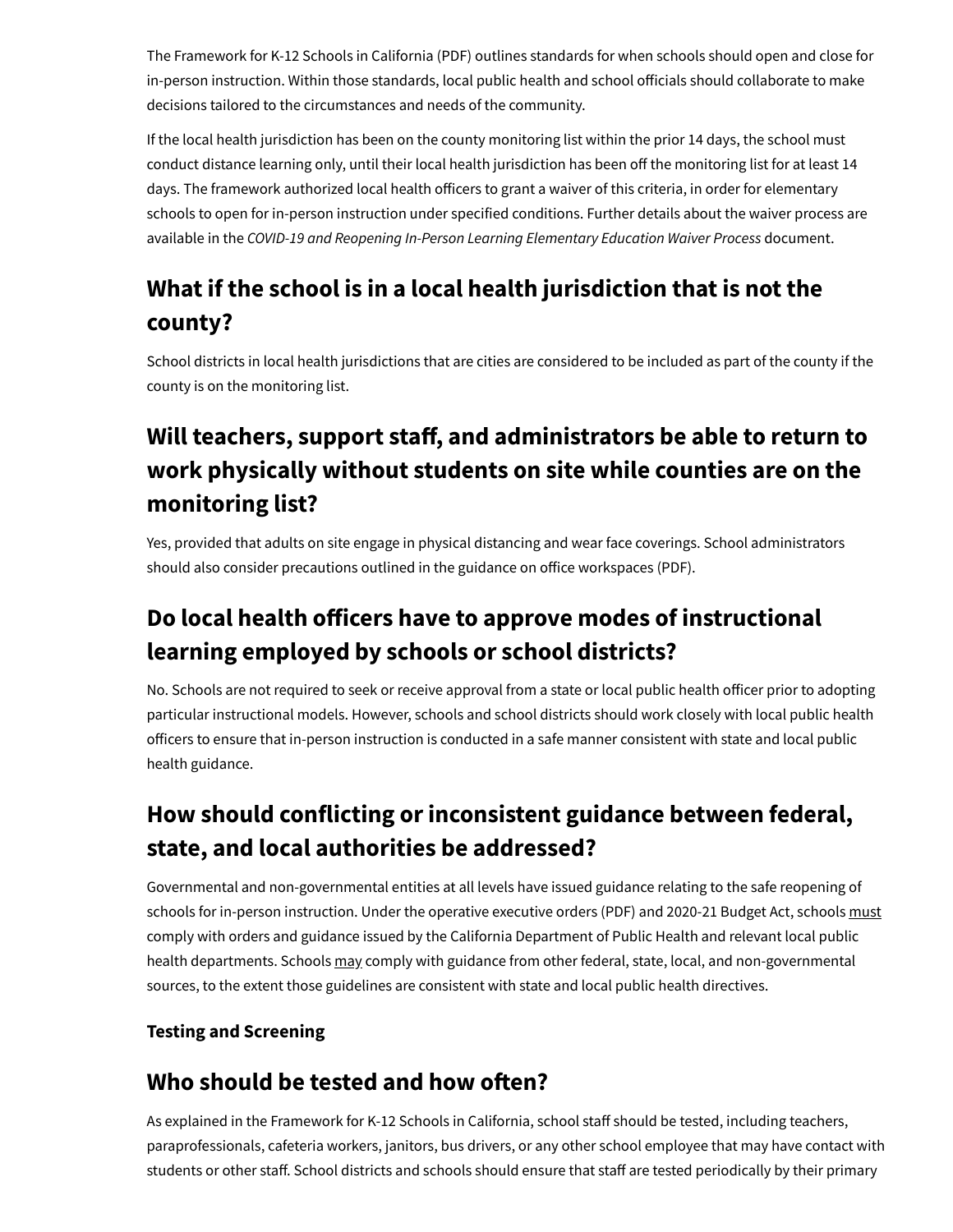care provider or by referring teachers to a community testing site, as testing capacity permits and as practicable. Examples of recommended frequency include all staff being tested over 2 months, where 25% of staff are tested every 2 weeks, or 50% every month to rotate which staff members are tested over time.

#### **Who will pay for the testing of school employees and students?**

School employees and students who need testing would either go to their health care provider or a state-operated or other community testing site. The Department of Managed Health Care has filed an [emergency regulation](https://www.cdph.ca.gov/Programs/CID/DCDC/Pages/COVID-19/Updated-COVID-19-Testing-Guidance.aspx) to require health plans to pay for COVID-19 testing for all essential workers, including school staff. In addition, tests are available at [community testing sites](https://covid19.ca.gov/testing-and-treatment/) throughout the state.

## **Does the CDPH guidance encourage an active screening of students, staff, and other individuals entering campus?**

Since the original June 5<sup>th</sup> guidance, CDPH has recommended daily visual wellness and symptoms checks prior to individuals entering campus. In order to facilitate those checks, the California Office of Emergency Services has distributed multiple no-touch thermometers for each school throughout the state to local county offices of education. These checks can happen in a variety of ways, including: As the individuals enters the building or during morning homeroom. Students can be asked about their symptoms or can complete a short checklist of symptoms and hand it in. Follow-up to those checklists should occur whenever symptoms of COVID-19 are identified.

#### **Positivity, Notification of Positive Cases, and Quarantine**

## **Who will be notified when a person at the school site tests positive or initiates self-quarantine due to confirmed or suspected exposure?**

Schools should maintain communication systems that allow staff and families to self-report symptoms and receive prompt notifications of exposures and closures, while maintaining confidentiality, as required by FERPA and state [law related to privacy of educational records and other privacy laws. Additional guidance can be found in the](https://studentprivacy.ed.gov/sites/default/files/resource_document/file/FERPA%20and%20Coronavirus%20Frequently%20Asked%20Questions.pdf) March 2020 Student Privacy Policy FERPA & Coronavirus Disease 2019 (COVID-19) FAQs (PDF) from the U.S. Department of Education. In addition, local public health departments will notify the school administration if a case and contact investigation reveals exposure at the school site.

# **What is the definition of "close contact"? Is there a consistent statewide definition?**

Close contact is defined as contact within 6 feet for greater than 15 minutes without a face covering. The CDPH is following the [Centers for Disease Control guidance on close contact](https://www.cdc.gov/coronavirus/2019-ncov/php/public-health-recommendations.html).

#### **Masks, Face Coverings and Face Shields**

## **The American Academy of Pediatrics does not recommend masks or face coverings for students under middle school age. Why does CDPH** have a different recommendation?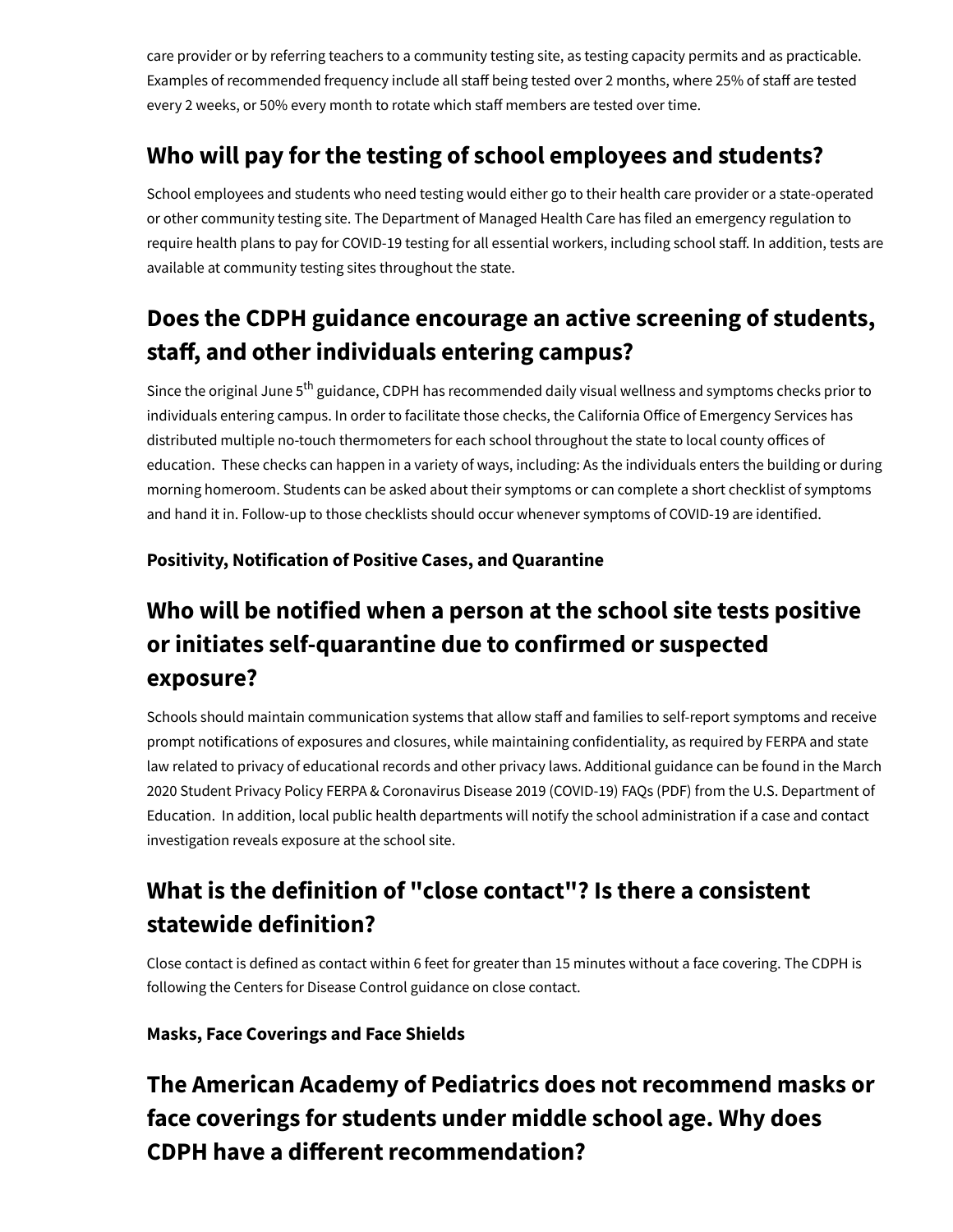CDPH recommends face masks (or face shields for very young children) at age 2 or older, so that those who cannot manage masks can nonetheless be protected. CDPH guidance requires all children in 3<sup>rd</sup> grade or later to wear masks. Increasing evidence suggests wearing masks or face coverings can significantly decrease COVID-19 disease transmission. Other countries' experiences (e.g., China, Singapore) suggests that virtually all students can be taught to handle face coverings at that age.

Schools should review the [CDPH Guidance for the Use of Face Coverings](https://www.cdph.ca.gov/Programs/CID/DCDC/CDPH%20Document%20Library/COVID-19/Guidance-for-Face-Coverings_06-18-2020.pdf) (PDF) and any applicable local health department guidance and incorporate face covering use for students and workers into their COVID-19 prevention plan.

#### **What if an individual cannot wear a face covering?**

The face covering guidance recognizes that there are some people who cannot wear a face covering for a number of different reasons. People are exempted from the requirement if they are under age 2, have a medical or mental health condition or disability that would make impede them from properly wearing or handling a mask, or when it would inhibit communication with a person who is hearing impaired.

Schools should develop protocols to provide a face covering to students who inadvertently fail to bring a face covering to school to prevent unnecessary exclusions. The California Office of Emergency Services has distributed appropriate face coverings for each school throughout the state to local county offices of education.

## **What if a student arrives at school without a face covering, and refuses to wear one provided by the LEA?**

If a student refuses, the student must be excluded from on-campus instruction, unless they are exempt, until they are willing to wear a face covering. Students excluded on this basis should be offered other educational opportunities through distance learning. Disposable paper masks are thinner and may be less effective, but may still be used as a face covering to meet the requirement.

## **What is the guidance on face coverings and physical distancing on buses?**

Face coverings are required on buses. The guidance acknowledges that a full 6 feet of physical distancing may not be practicable on buses, therefore face coverings are essential. Physical distancing should be maximized to the extent practicable.

#### **Elementary School Waiver Process**

#### **What grade levels does the waiver apply to?**

Waivers for in-person instruction may be requested for grades TK-6.

#### **Can private schools file for a waiver?**

The CDPH guidance provides that both public and private schools in counties on the County Monitoring List may request a waiver to conduct in-person instruction in elementary schools for grades TK-6. The private schoolequivalent of a superintendent (in most cases, the head of school) may request a waiver from the local health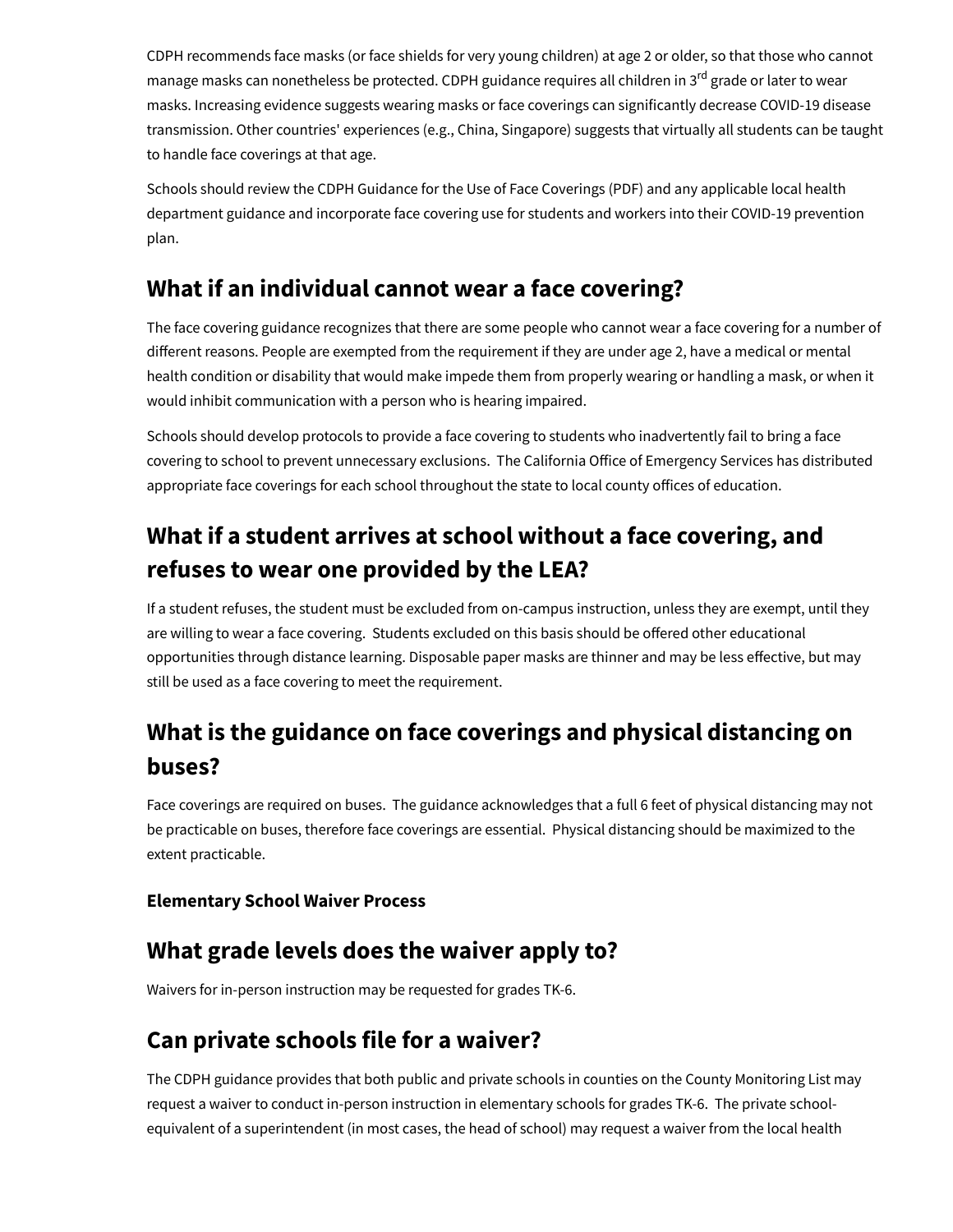officer to conduct in-person elementary school instruction, in consultation with labor (as applicable), parent, and community organizations. Local health officers, in turn, should review local community epidemiological data, consider other public health interventions, and consult with CDPH when considering a waiver request.

# **Why does the waiver only apply to elementary schools and not middle or high schools?**

Based on the current best available scientific evidence, COVID-related risks in schools serving elementary-age students (grades TK-6) are lower than and different from the risks to staff and to students in schools serving older students. In particular, there appears to be lower risk of child-to-child or child-to-adult transmission in children under age 12, and the risk of infection and serious illness in elementary school children is particularly low.

## **What community organizations would schools have to consult with before considering a waiver?**

Examples of community organizations include school-based non-profit organizations and local organizations that support student enrichment, recreation, after-school programs, health services, early childhood services or provide family support.

#### **Applicability**

#### **Does this guidance allow for sports activities?**

The guidance does not permit team competition, but does allow for individual or team physical conditioning and training and physical education where physical distancing can be maintained and ideally outdoors. Indoor physical conditioning and training is allowed only in counties where gyms and fitness centers are allowed to operate indoors. Please see the CDPH [Youth Sports Guidance \(PDF\)](https://files.covid19.ca.gov/pdf/guidance-youth-sports--en.pdf) for further details.

#### **Does this guidance allow for singing or playing instruments?**

No. Activities where there is increased likelihood for transmission from contaminated exhaled droplets—such as singing, yelling, chanting, blowing wind instruments —are not permitted at this time.

#### **Does this guidance apply to childcare programs?**

This guidance applies to K-12. Please see separate [childcare guidance](https://cdss.ca.gov/Portals/9/CCLD/PINs/2020/CCP/PIN%2020-15-CCP.pdf).

#### **Do these new guidelines apply to preschool?**

Unless there is a local public health order stating otherwise, child care programs can remain open or re-open. There will be some variation for preschool programs that are based on a school campus: if the school campus is closed, then the local school district will decide if the childcare or preschool program can open

#### **Closure Criteria**

## **How should schools calculate the 5% benchmark for closing schools?**